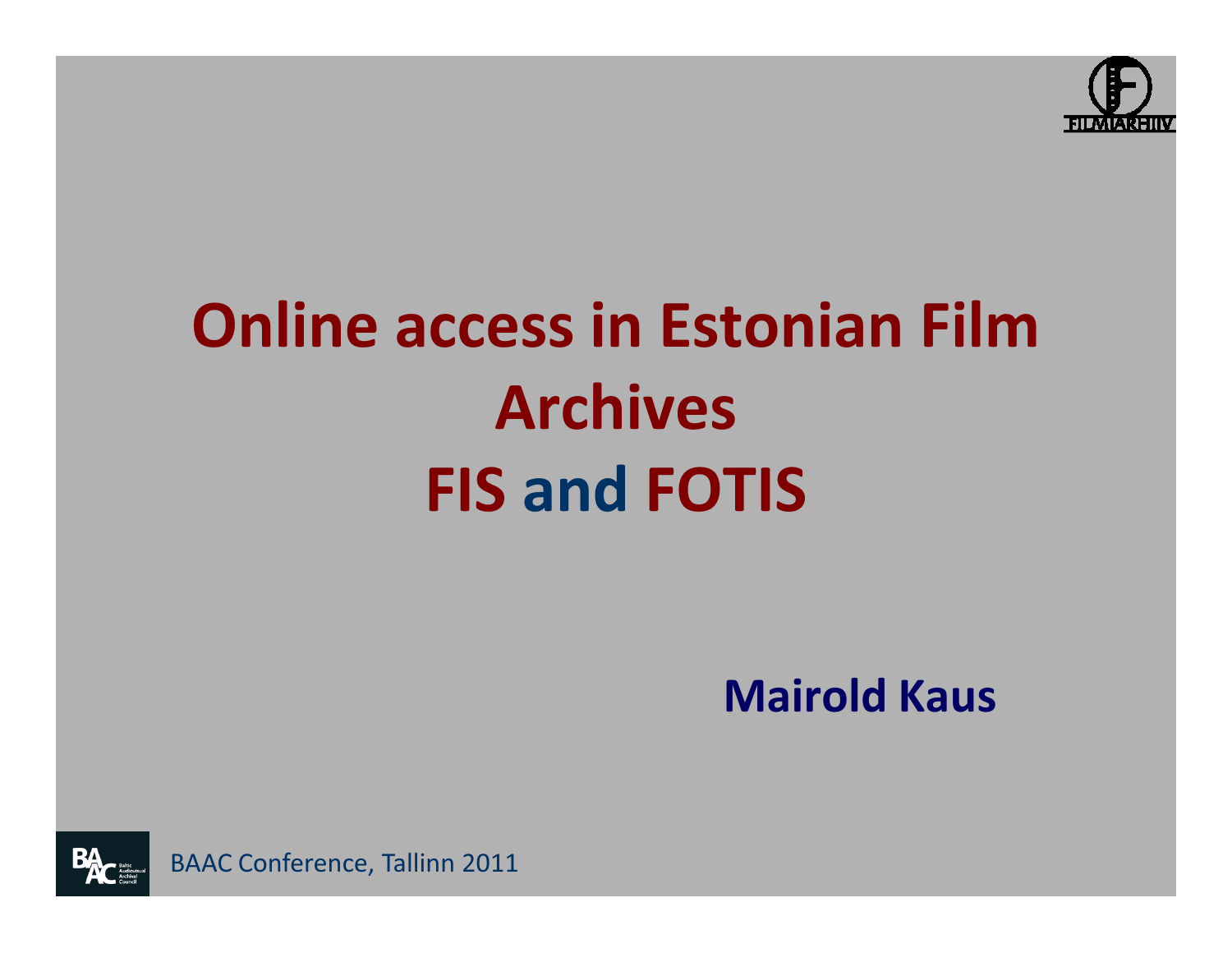



### Aim of the project

to digitize 700 hours of analog videotapes:•450 H recordings from original video carriers(Betacam SP; Super VHS; Video 8, VHS)

• 250 H of film copies recorded on Betacam SP (user format)

Knowledge coming fromwww.prestoprime.orgVideo topic in Wikipedia



 from different workshops and meetings during the last years(IASA; FIAT; Presto Space)

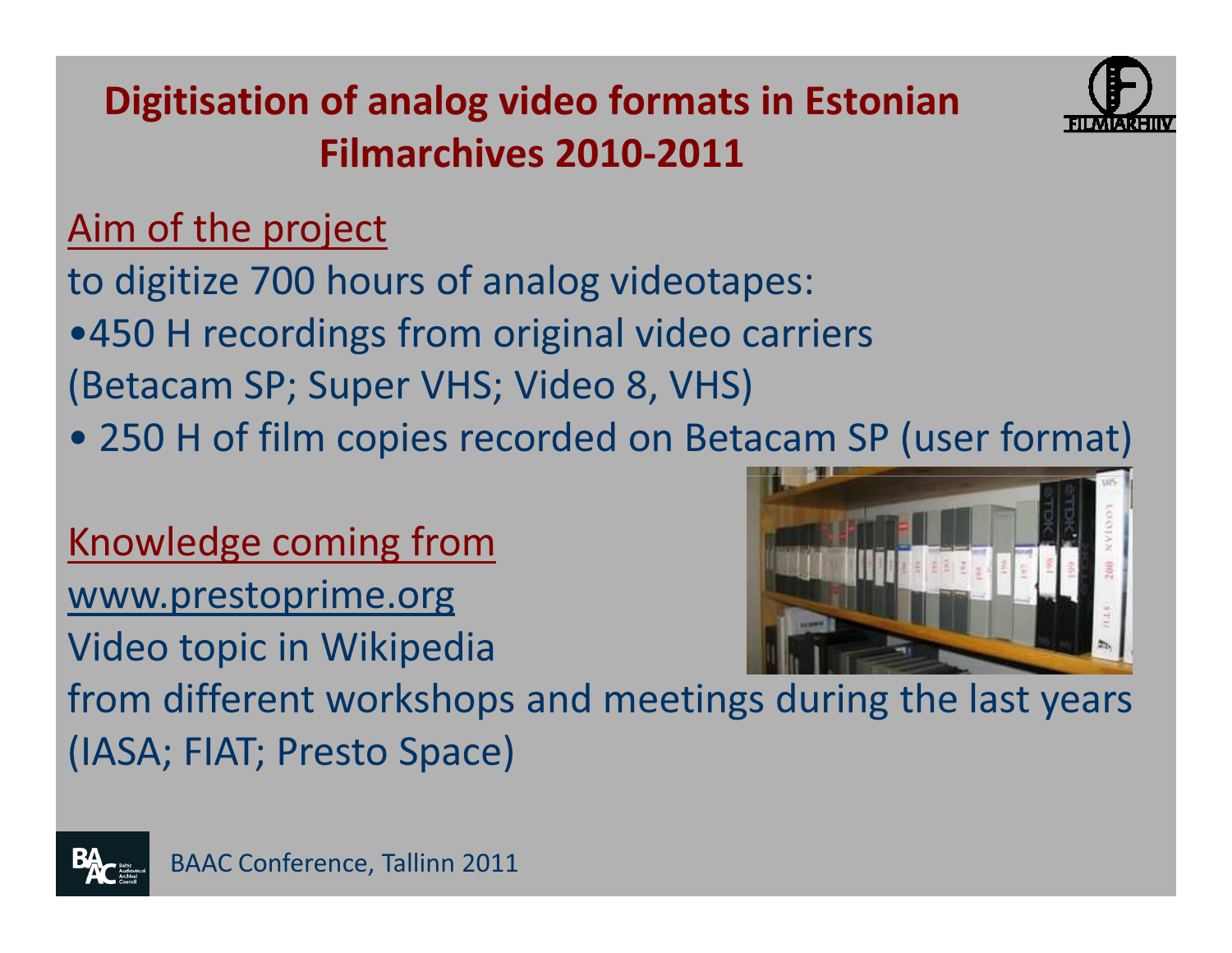

# Digitisation of analog video formats in Estonian  $\pm$ Filmarchives 2010-2011

Conception - to create digital video in 3 different formats:

• Master files for long term preservation (stored on LTO4 tapes)<br>Uncommenced out @ 20014bit/see - 89GB/b Uncompressed .avi @ 200Mbit/sec = 90GB/h

• User file format (stored in Server) MXF video container SD PAL @ 50Mbit/sec= 30GB/h available run with different professional level software (Adobe Premiere, AVID, Sony Vegas).

• File format for webH.264 .mp4 @ 512 Kbit/sec, screening resolution 320 X 240

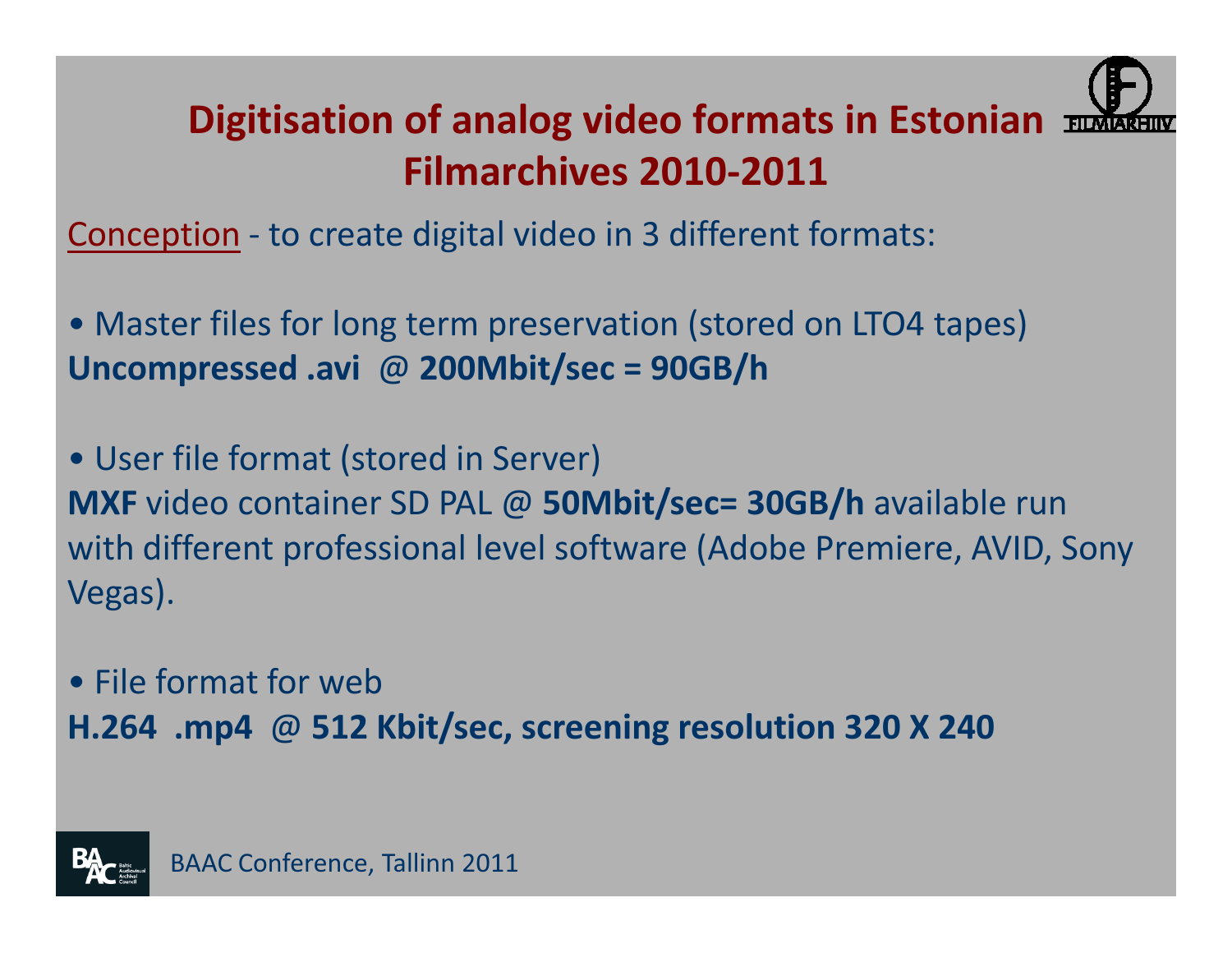

Creation of FIS started in 2006 and was made public in 2008.In 2011 users can view videos online for free.At the present moment **9614 titles** of film can be found in FIS. 1256 titles can also be viewed as videos online, most of them being newsreels and chronicles.

For safety reasons timecodes and logo have been put on the web video





BAAC Conference, Tallinn 2011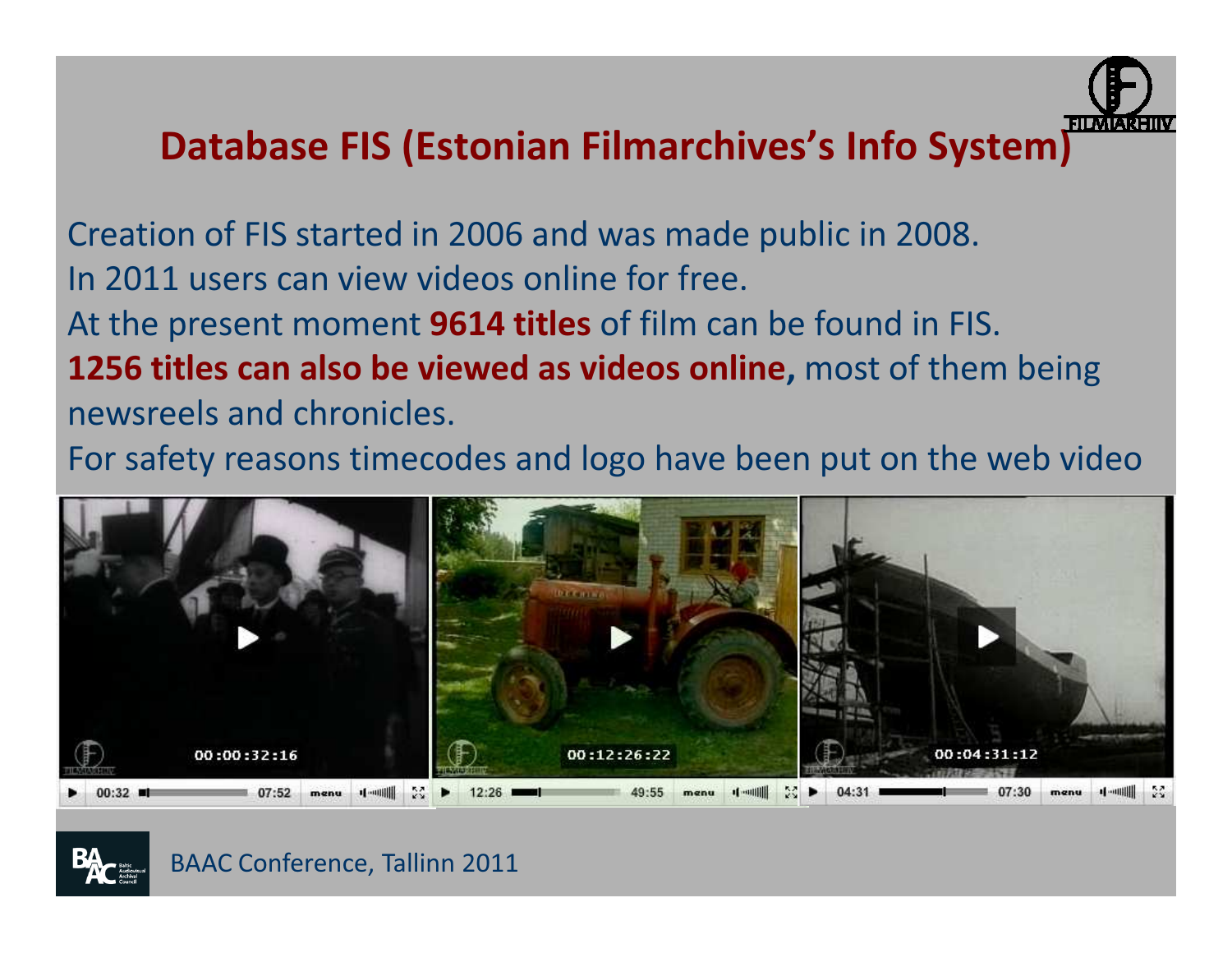

Of the 1920's film company Estonia Film collection - 22 titles can be viewed. Exhibition Reval 1921

Of the chronicles and documentary producer Estonian Culture Filmfrom 1933 to 1941

–- 321 titles can be viewed. EKF 21/1938 Ambassador's

Of the collection of the Tallinnfilm from 1941 to 1997<br>2021 titles san ha viewed. Boltiowev 1080 707 titles can be viewed Baltic way 1989

and of the Estonian Film Archives' collection from 1990 to 2002-101 titles can be viewed online.

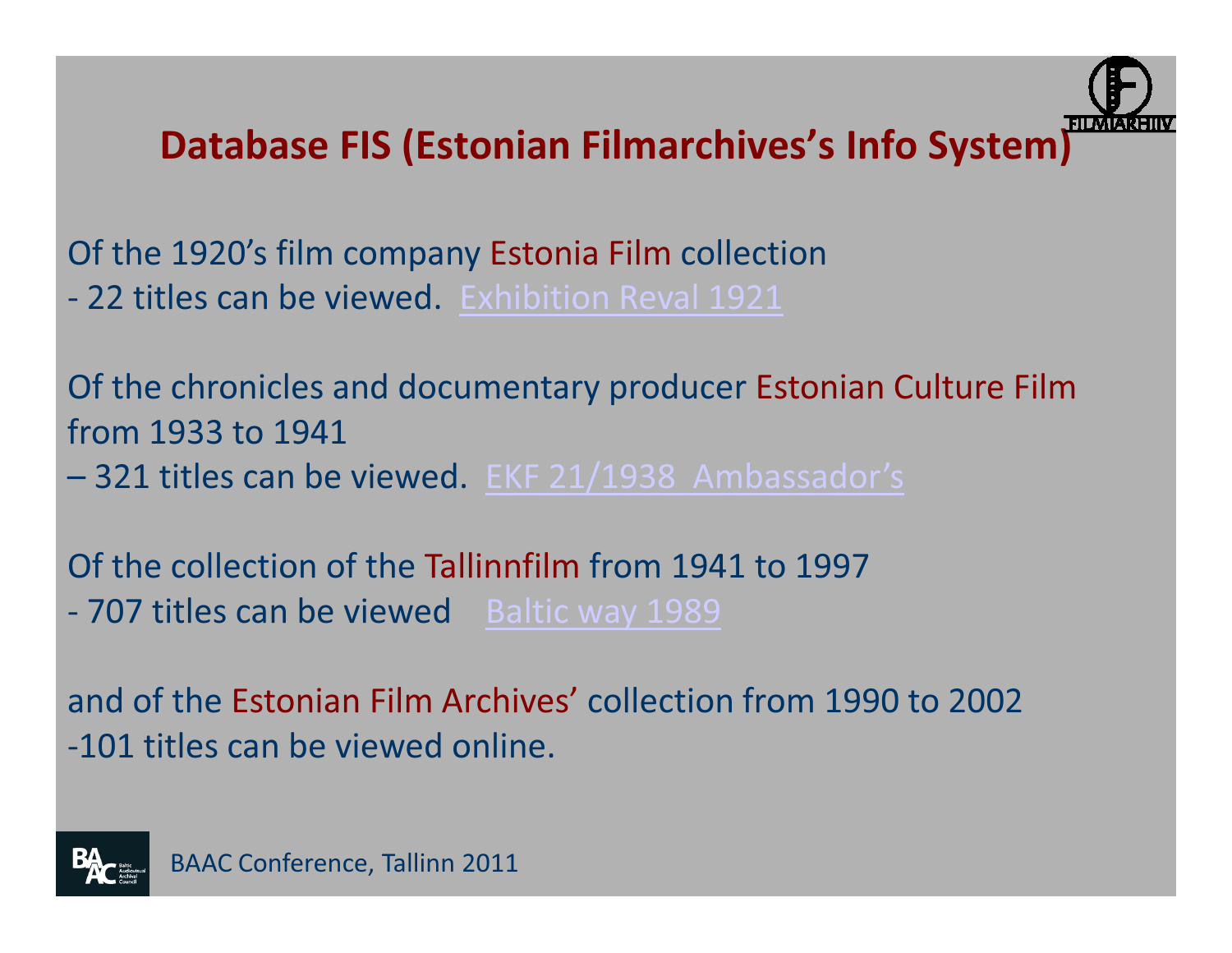

To get most results one should search by keyword – names, places, actions, events.

When the researcher finds a suitable clip he or she needs to make the order and give the archive the following information:

Number of the film/archivalvideosegments TC IN – TC OUT needed video format (max SD PAL 720X576)

Our archives either makes a copy on an ordered carrier or makes it available to download it from FTP

# link to FIS

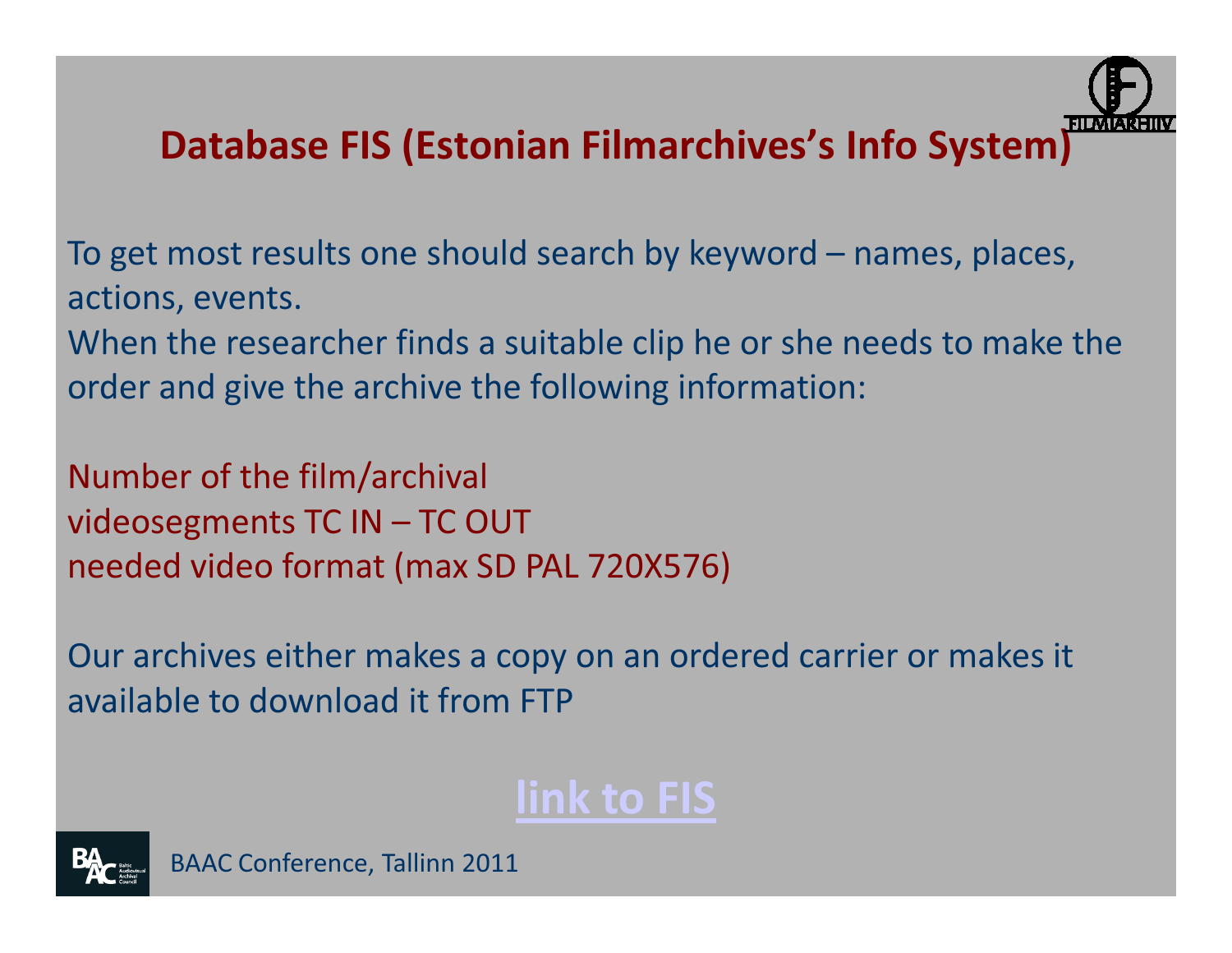

#### Future developments

• to put examples of documentaries with limited contents that is 10% of the duration of the film into web

 • to make receiving material which cannot be shown online because of authors' rights – more comfortable. To develop "on site" wiewing functionality in the State Archives' buildings in

Tallinn

Tartu

Rakvere

Valga

Haapsalu

Kuressaare



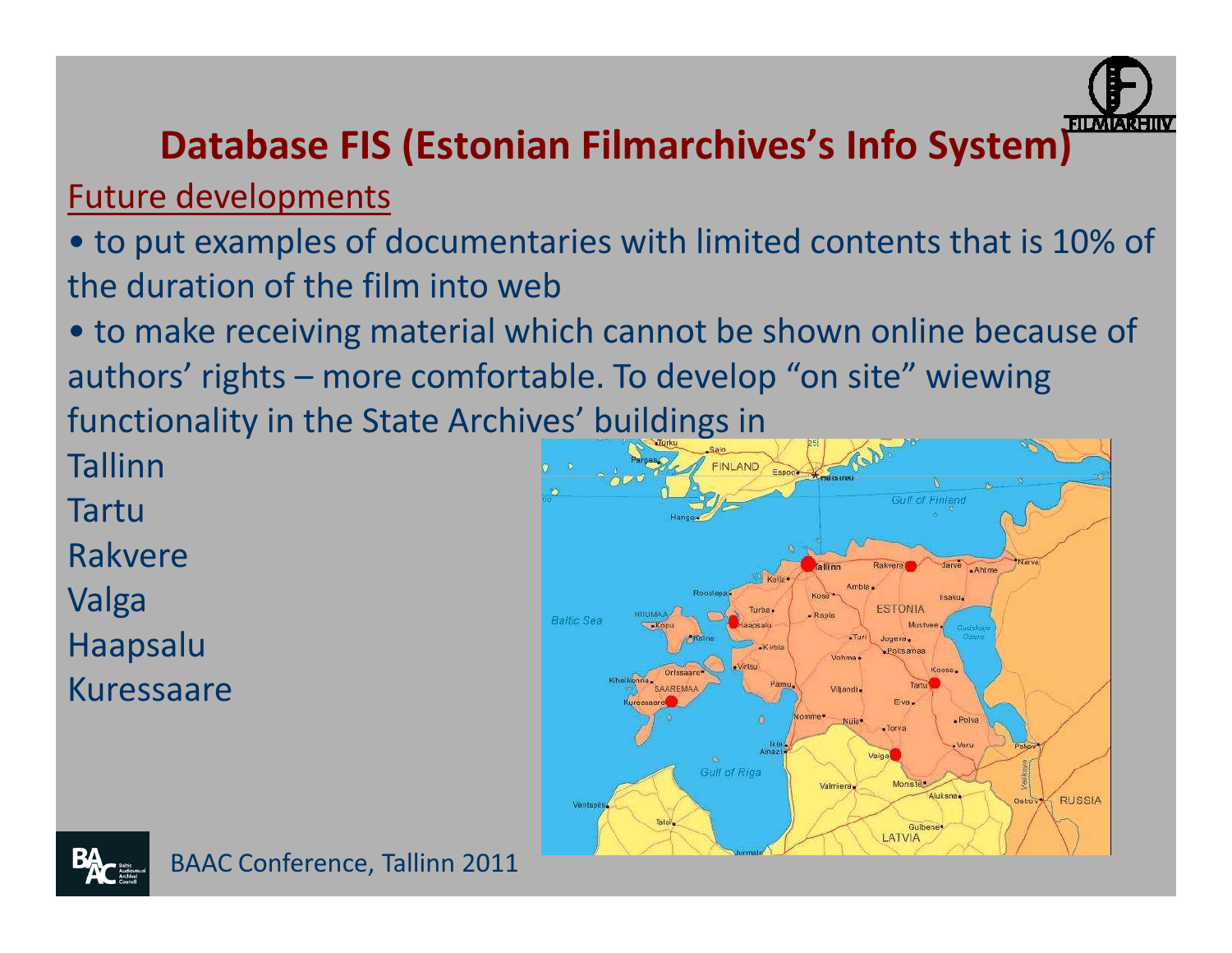

Creation of the database started in 2007.

A thoroughal analyses of the metadata and modelising was done to allow the photos to be described in the a web based administration interface.

Screenshot 1 Screenshot 2 Screenshot 3

 History Archives and State Archives started to insert their photo collections already into the new environment.

Film Archives's photo collection descriptions were converted from the already existing data charts

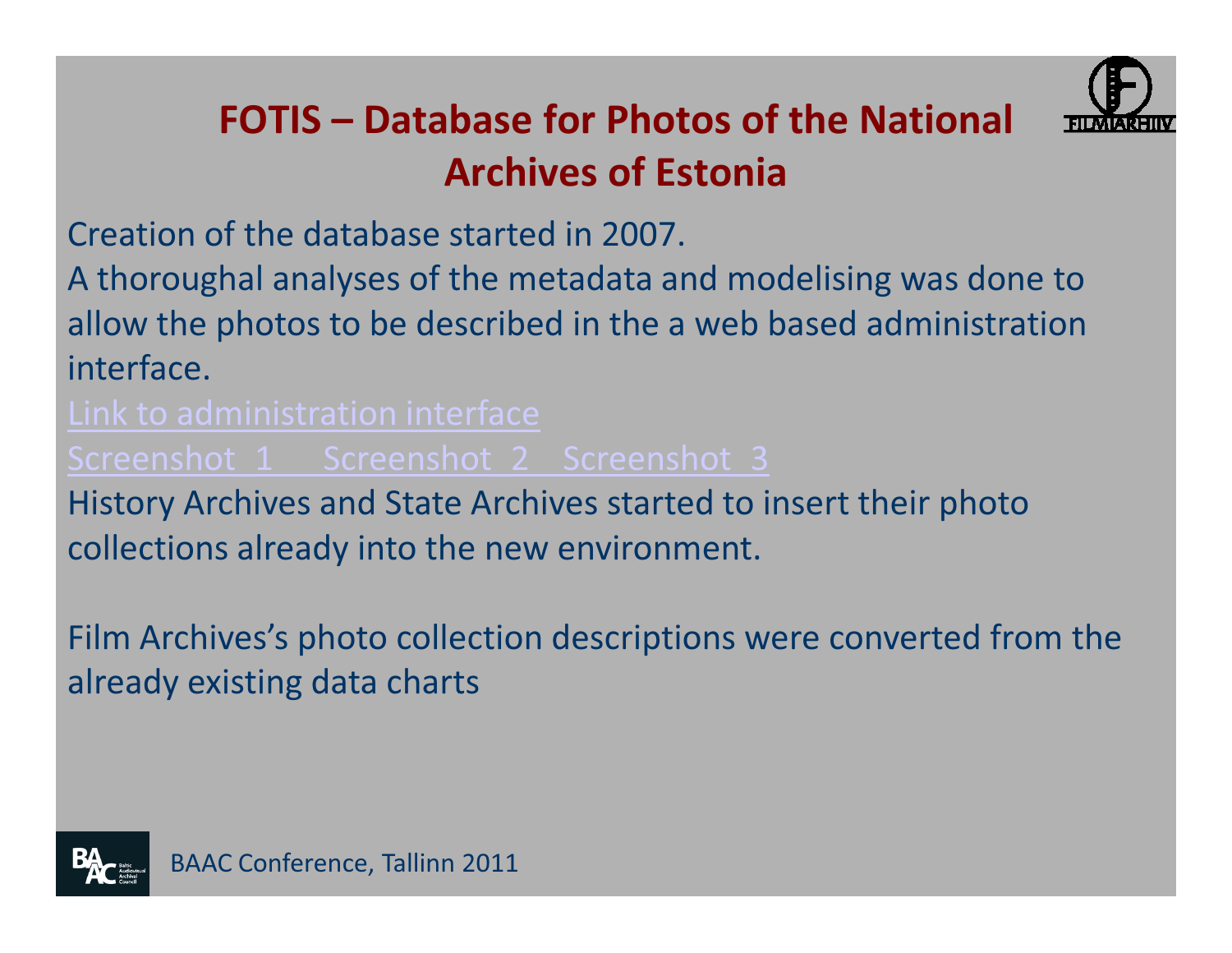

Mass digitization funded by the EU started in spring 2010 415 500 units of different sized photo negatives were digitized. Most of the film based negatives were scanned by the service provider in professional foto labs when 15 000 glass negatives were digitized by using digital back reprocamera in the Film Archives. Resolution used when digitizing enables to make a quality print of the photos in size A3

(35mm negative =3200pix @ 24bit/RGB).



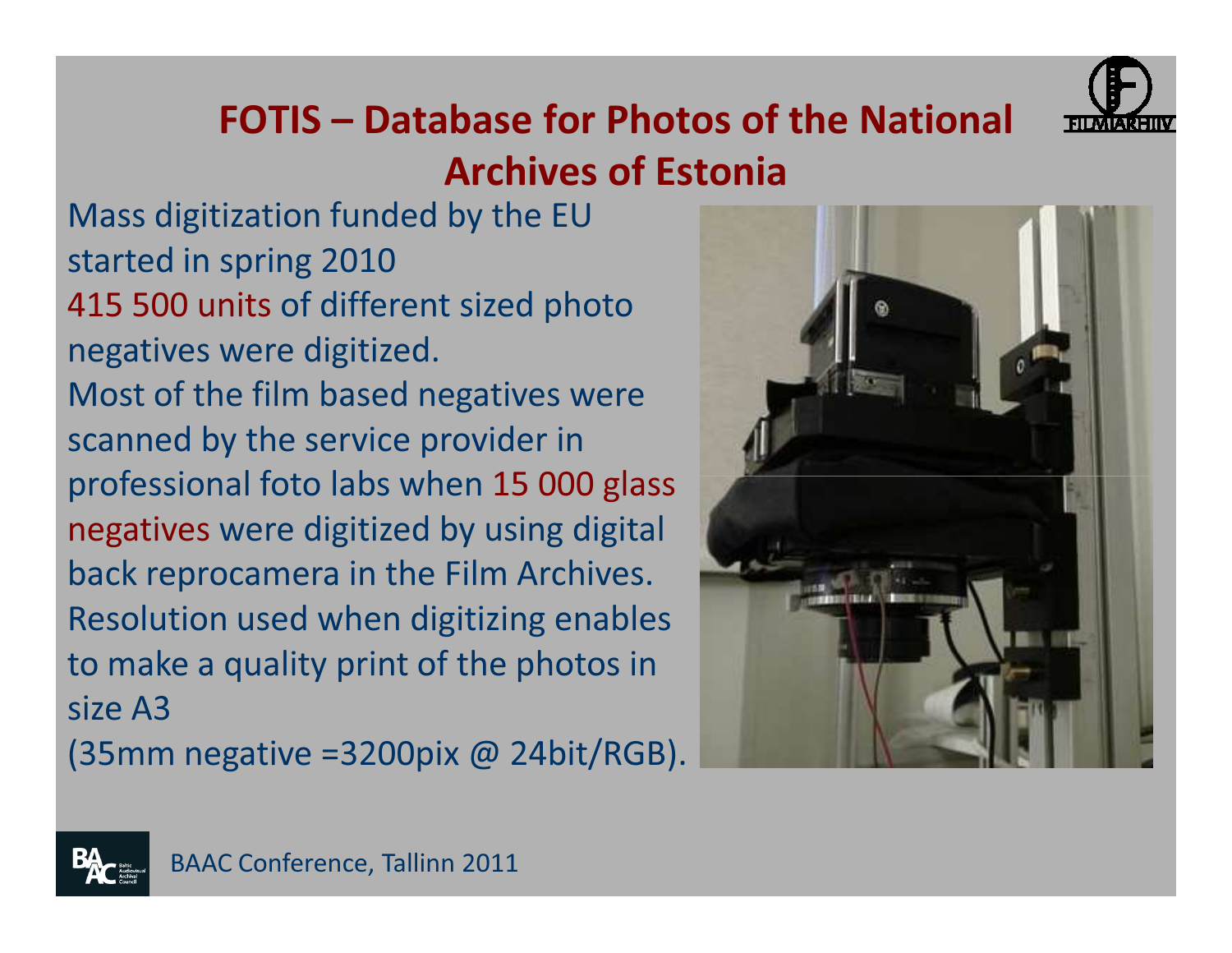

There are different fields in FOTIS to make a search:content description, persons; place of event; authors

For the best and most fruitful outcome we suggest using the content description.Search can also be made by looking only for photos of a specific

archives- History Archives, Film Archives, State Archives.

The chosen photos can be marked and an order has to be sent to the archives. Photos will either be sent to the client by e-mail, burnt on a CD or uploaded to FTP.

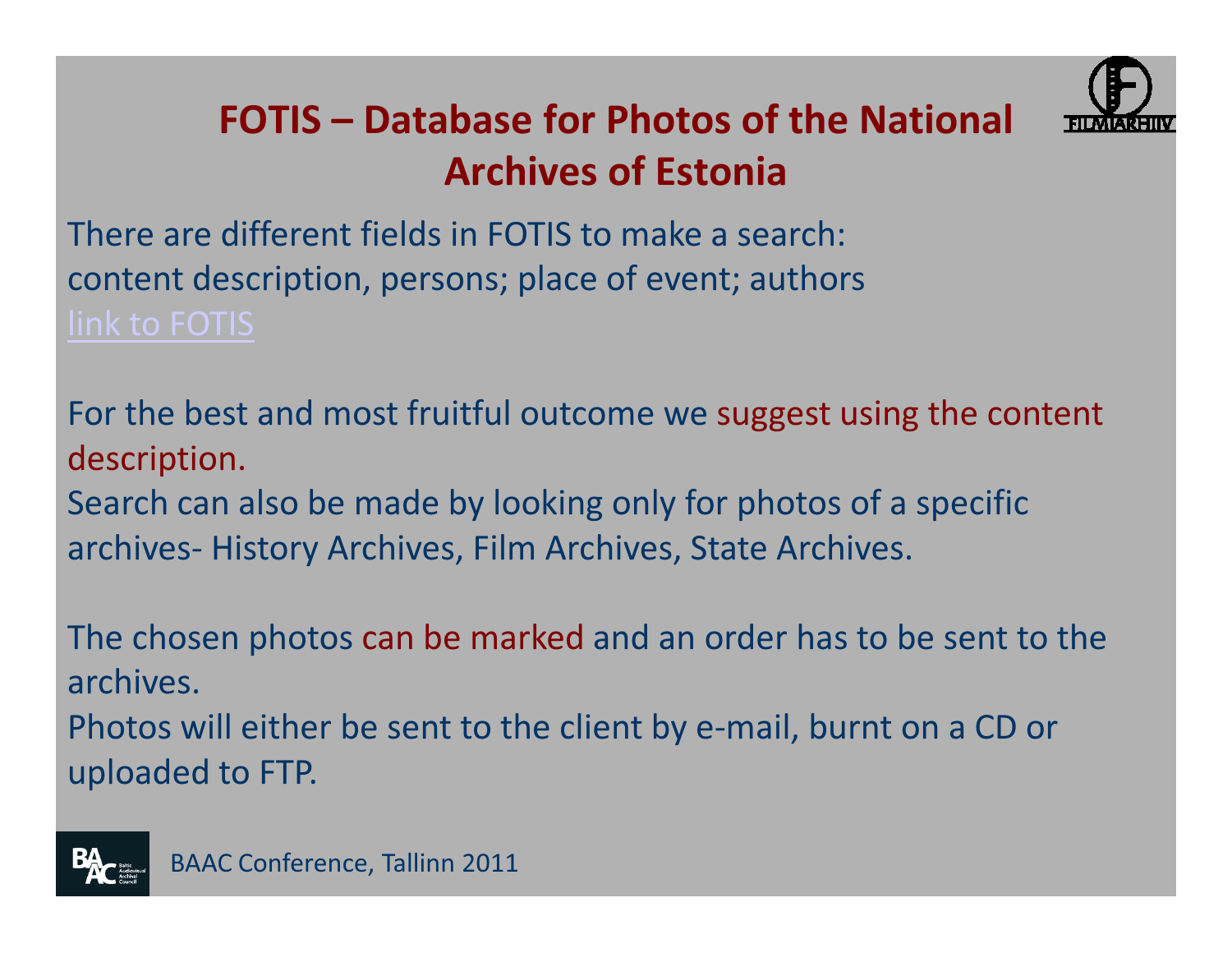

Today there are 391 383 photo images in FOTIS online.

Therein History Archives with 44 227 descriptions and 15 917 images

Film Archives with 390 938 descriptions and 349 928 images

State Archives with 51 807 descriptions and 25 542 images.